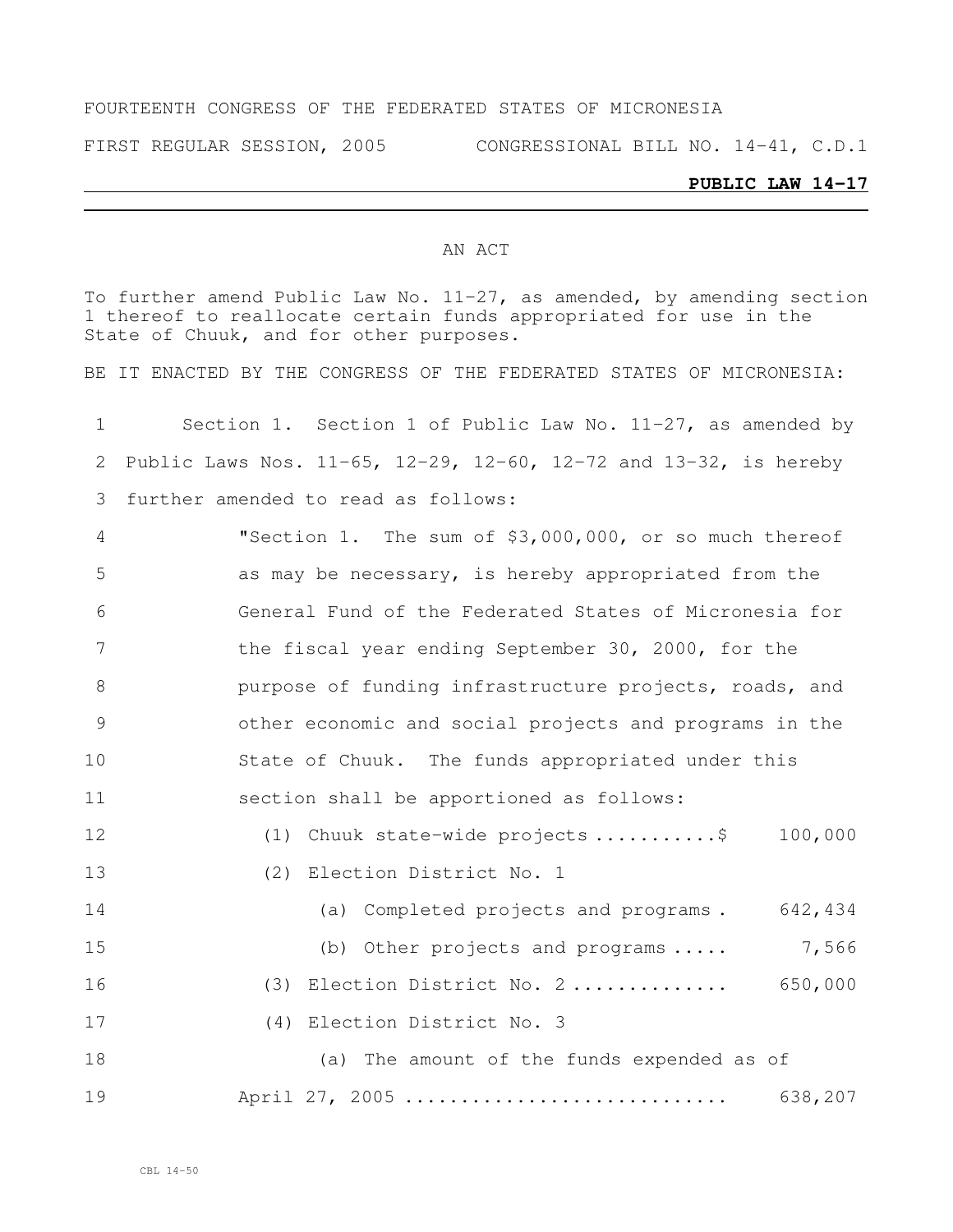## **PUBLIC LAW 14-17**

| $\mathbf 1$   | (b) Siis municipal operation subsidy\$        | 10,000     |
|---------------|-----------------------------------------------|------------|
| 2             | (c) Medical supplies                          | 1,793      |
| 3             | (5) Election District No. 4                   |            |
| 4             | (a) Completed infrastructure                  |            |
| 5             | projects, roads and other social and economic |            |
| 6             | projects and programs                         | 465,837    |
| 7             | (b) Operation Fund for FDA                    | 58,300     |
| $\,8\,$       | (c) Paata Nukaf school site lease             | 20,000     |
| $\mathcal{G}$ | (d) Woneisom operation supplement             | 20,000     |
| 10            | (e) Toleisom municipal operation              |            |
| 11            | supplement                                    | 50,000     |
| 12            | (f) Fanapanges municipal operation            |            |
| 13            | supplement                                    | 20,000     |
| 14            | (g) Faichuk relief aid                        | 15,863     |
| 15            | (6) Election District No. 5                   |            |
| 16            | (a) Funds previously appropriated             |            |
| 17            | and obligated for projects and programs       |            |
| 18            | now completed                                 | 260,323    |
| 19            | (b) From previously appropriated              |            |
| 20            | funds not yet expended:                       |            |
| 21            | (i) Chuuk Northwest Region                    |            |
| 22            | Transportation and POL                        | $39,677$ " |
| 23            |                                               |            |
| 24            |                                               |            |
| 25            |                                               |            |